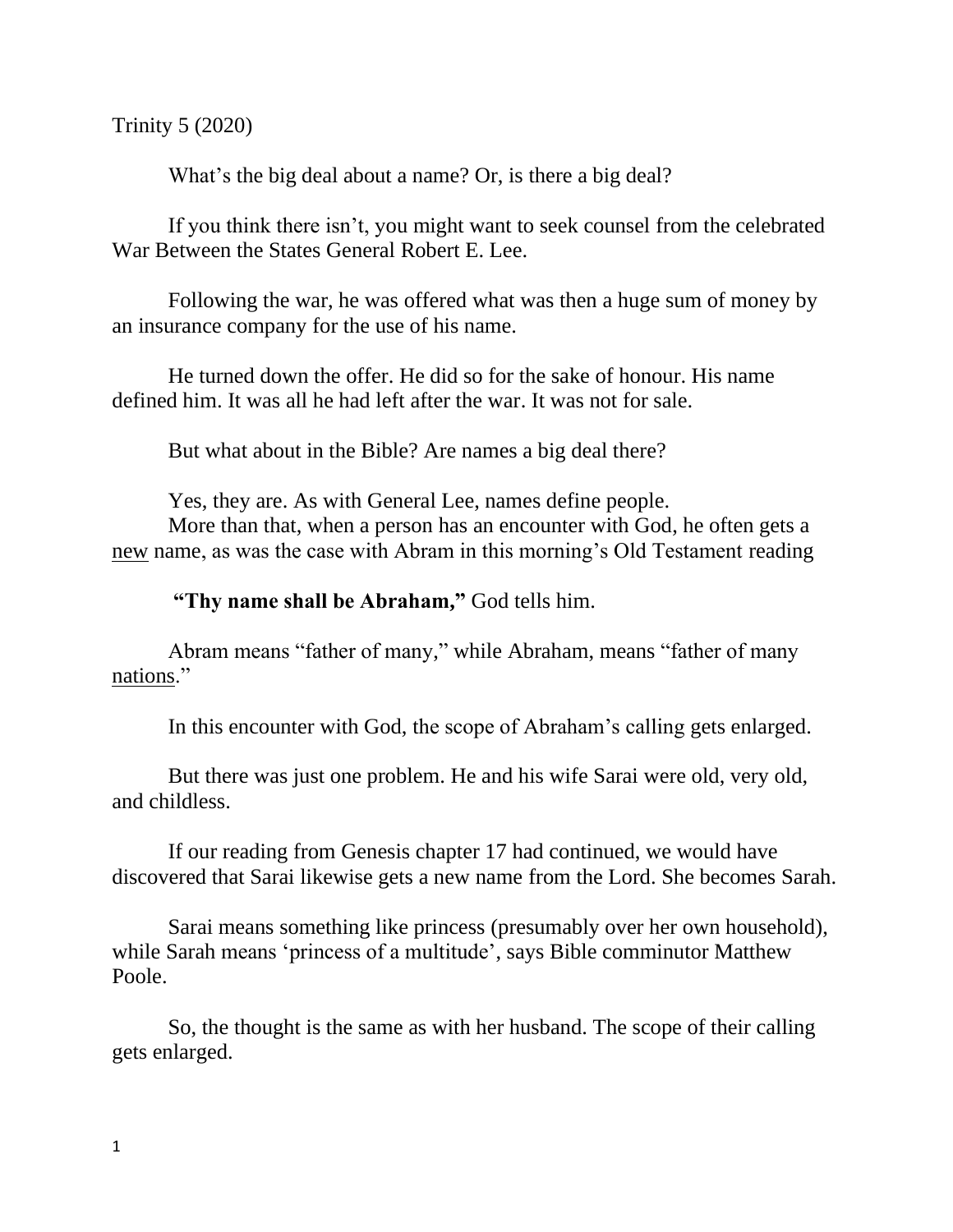At first glance, it seems cruel that God would saddle this old couple with such names. Again, they were childless, which was a real cause for shame in the ancient world.

Giving them such names would be like children on the schoolyard calling an enormously fat boy, "Tiny".

But that was not God's intent. It wasn't to ridicule, but to foretell blessings . . . blessings He planned to bestow on them.

Abraham did indeed become a father of many nations, and Sarah, a princess of a multitude.

But they had to wait a long time.

From the time they began their journey from Ur towards the land God promised to give them and the birth of their son Isaac was around 25 years.

Why do you suppose that God made them wait?

My answer would be: He was preparing them to receive the blessing. This quarter of a century was an incubation period for their faith and commitment.

Sometime we are not ready to receive God's blessings. So, God says 'wait' and allows us to pass through some deep valleys before going on to the place He wants to lead us.

Why? To defeat us? No, to make us strong.

The Italian mystic Padre Pio put it like this:

## **"Jesus permits spiritual combat as a purification, not as a punishment. The trial is not unto death but unto salvation."**

Well, something like that was true with Abraham and Sarah.

Perhaps you are going through one of those periods of spiritual combat or a period of waiting.

If so, don't despair. Remember Abraham and Sarah.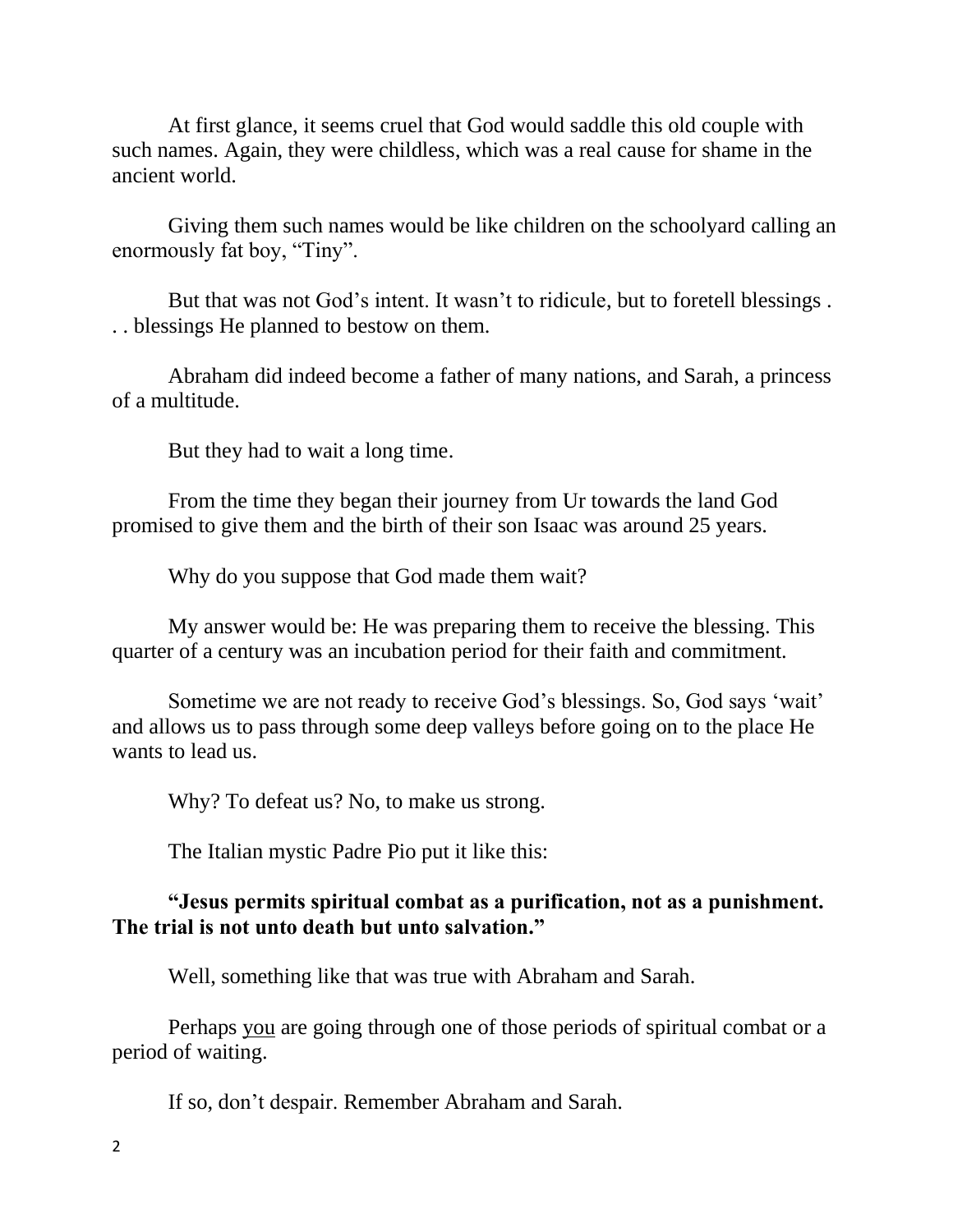Commit all your ways to 'the God whose hand is over everything'.

Now, where did that little phase come from -- 'the God whose hand is over everything'?

Well, from another *name* found in this morning's passage. This time one God gives Himself. "I am *El Shaddai,"* God tells the patriarch.

This name is translated in our English Bibles as God Almighty. But what does *El Shaddai* or God Almighty mean?

One attempt to unpack its meaning is the little phrase I just used: **The God whose hand is over everything.**

And, what a comforting thought that is, not just for Abraham in the long ago, but for ourselves right here and now.

For Abraham, that meant that God could open the dead womb of Sarah his wife and bring forth a son and heir.

It also meant that God could and would make good on His promise that Abraham would become the father of many nations.

Around 2000 years later, it meant God making good on another promise He had made to Abraham. That promise was that through Abraham's offspring blessing, salvation, would spill out to the whole world, even to those who were not his physical offspring.

This promise was fulfilled with the coming of Jesus and with His death and resurrection.

The God who has His hand over everything, moreover, remains on the job today.

When we look out and see the world with all its problems . . . at the moment the coronavirus pandemic and societal unrest not far from our own doorsteps . . .

I don't know if you saw it on the news but 30 miles east of here in Hiawassee, last weekend, a number of signs were defaced with such slogans as: